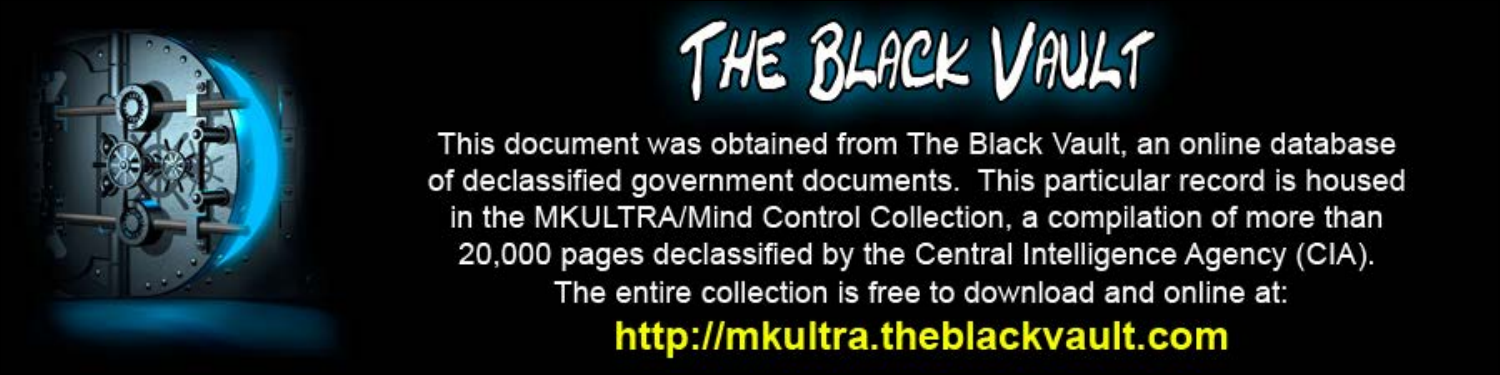## Office Memorandum . UNITED STATES GÓVERNMENT

ala wasan mu

 $\mathcal{L}^{\mathcal{L}}(\mathcal{L}^{\mathcal{L}})$  and  $\mathcal{L}^{\mathcal{L}}(\mathcal{L}^{\mathcal{L}})$ 

DATE: 16 November 1951

**TO** Via **FROM** 

"Side Tone Delay" SUBJECT:

> $A \cdot G_1$ . Since Chief of the was instrumental in setting up the demonstration for the "side tone delay" instrument and since he has been in continuous consultation with the writer and his associates in this matter, the writer took the liberty  $\mathcal{A}$  of showing the attached memorandum and related papers.

informed the writer that he agrees with the general  $2.$ thought in the attached memorandum concerning the instrument.

A Tourism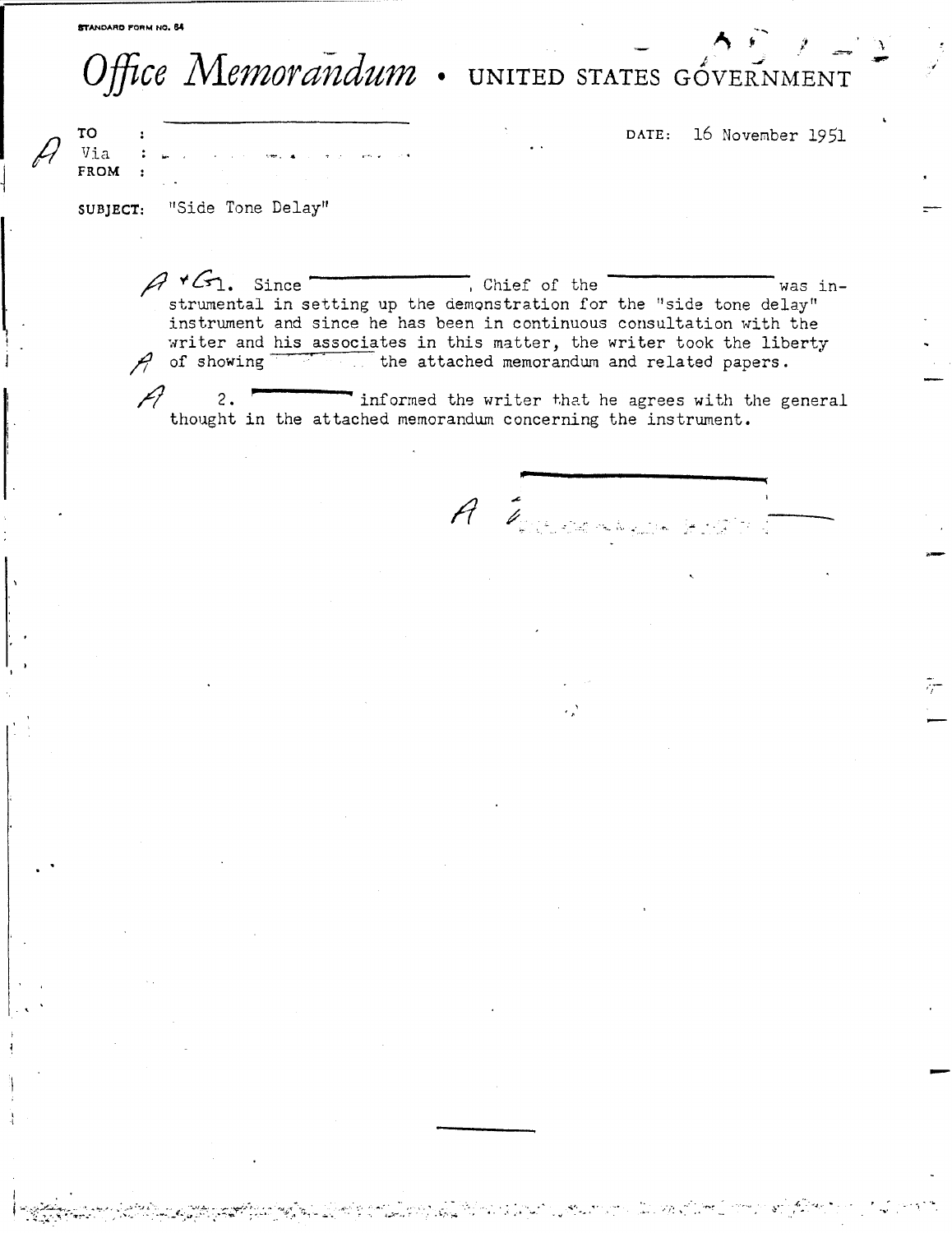بو به المسلم المسلم المسلم المسلم المسلم المسلم المسلم المسلم المسلم المسلم المسلم المسلم المسلم المسلم المسلم<br>المسلم المسلم المسلم المسلم المسلم المسلم المسلم المسلم المسلم المسلم المسلم المسلم المسلم المسلم المسلم المسل

Ĥ

...

•.

*!l* 

## *Office Memorandum* • UNITED' STATES GOVERNMENT

....

DATE: 16 November 1951

.. ...

-

**TO**  Via-**FROM** 

SUBJECT: "Side Tone Delay"

\_\_ l. Reference is made to the attached memorandum from ....;;. \_\_ *,* OSI, and other related papers.

 $\cdot$  related papers.<br> $\cdot$ 2. For a matter of record, the "side tone delay" is an instrument, or series of instruments, which is designed to confuse and confound an individual under interrogation. The principle of the device simpiy stated is that an individual's speech is confused when sound uttered by the individual is carried to the individual's ears a fraction of a second or longer after he has uttered the sound. This confusion, it is believed, will cause an individual who is lying or evading an answer to have the feeling that his confused speech is due to guilt. Hence forcing him to admit guilt or becoming so confused as to make obvious the fact that he is evasive or lying.

J, · The instrument proper, wluch is being used for demonstration at the present time, consists of a tape recording unit and a receiving unit which, in a rough sense, are portable. However, the laboratory instruments have not yet been perfected and are cumbersome and non-portable.

4. Concerning I & SO interests in this matter, it is believed that we would have two possible interests. The first would be in connection with the Polygraph Section of I & SO and the second in connection with the "Artichoke" work. **r-**

5. In so far as the Polygraph Section is concermd, it is felt that if the instrument could be perfected, it might possibly be of use on individual cases where the polygraph clearly indicated deception, lying, or evasion, and where extremely important and questionable matters are involved. The writer doubts that the instrument could be used effectively on the normal or routine polygraph case and feels that it would have to be reservad for special work or cases that are not capable of being completely resolved by the polygraph technique. However, it is believed that if the instrument could be technically perfected, it would probably have value to the Polygraph Section.

 $6.$  The use of the instrument by "Artichoke" depends a great deal upon its technical development. ''Artichoke" contemplates a far more subtle technique for obtaining positive information and, in addition, contemplates obtaining information from unwilling individuals or individuals who refuse to co-operate in any way. At the present stage, it would appear that the instrument could only be used on a "volunteer basis". -·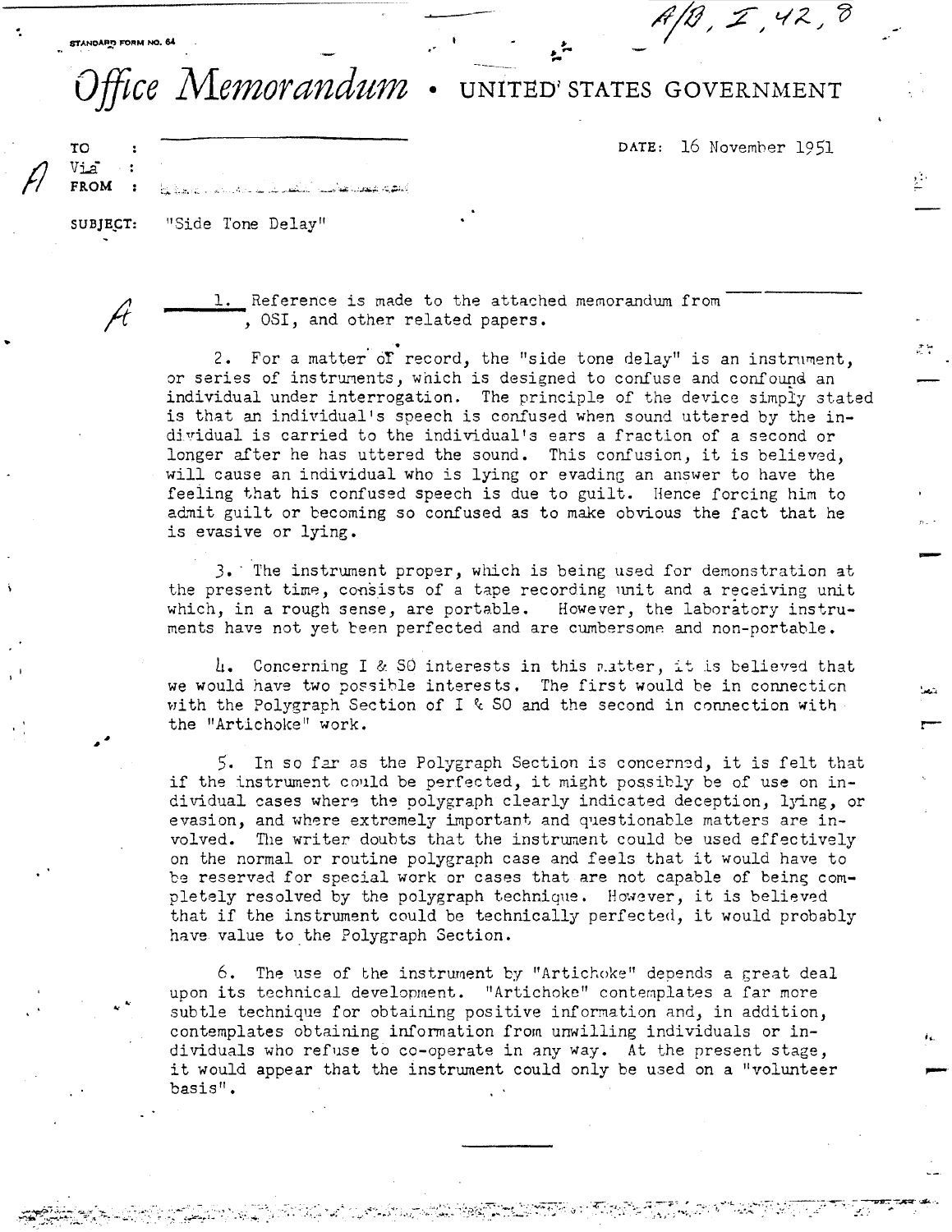7. Since the instrument is to be developed as an Agency project and not as an I & SO specific function, it is the opinion of the writer and his associates that the project is probably worthwhile and should be supported. There are, however, from our point of view, a number of items which should be considered in the development of the project. These are set forth immediately following:

,. ,. • ... ...

l. If the instrument is perfected and has been demonstrated to be effective, a portable instrument, if it could be developed, would be of great advantage. This would be valuable for Agency personnel overseas or for special work requiring teams to go into the field.

2. If at all possible electronically, it would be of great advantage if, by the use of a directional microphone and directional loud speakers, the earphones could be eliminated and no attachments required for placing on the subject.

k•

-<br>-<br>-

-

3. Experiments should be run as to whether or not the device could be linked directly into a polygraph. However, these experiments should be very cautiously worked out so as not to give artificial or overstrong responses due to the confusion resulting from the "side tone delay".

4. If tests are to be run by and his Associates on the device, they should not be confined to criminal investigations alone nor should they be confined to purely personnel matters. The instrument should be checked against all types of questions, particularly identity questions and questions involving a person's loyalty, etc., etc.

 $5.$  Specific efforts should be made to see that the instrument does not produce indications of guilt in individuals who are innocent, but who become confused by the operation of the machine.

6. Although the project was brought to our attention and fully co-ordinated with the  $\frac{100 \text{ sec}}{1000 \text{ sec}}$  was brought to be  $\frac{1000 \text{ cm}}{1000 \text{ cm}}$ , it is felt that co-ordinated with the  $\overline{\hspace{1cm}}$ , it is felt that this Agency, if it is paying for the development of the instrument, should have at all times, access to the testing and authority to consult with and advise and his Associates. Furtherconsult with and advise<br>
more, if experimentation shows that the instrument has a decided advantage and is testing successfully, this Agency, and particularly I & SO, should be authorized to send men to the project to be trained in the use of the instrwnent as soon as possible.

 $-2-$ 

*0* 

... "'